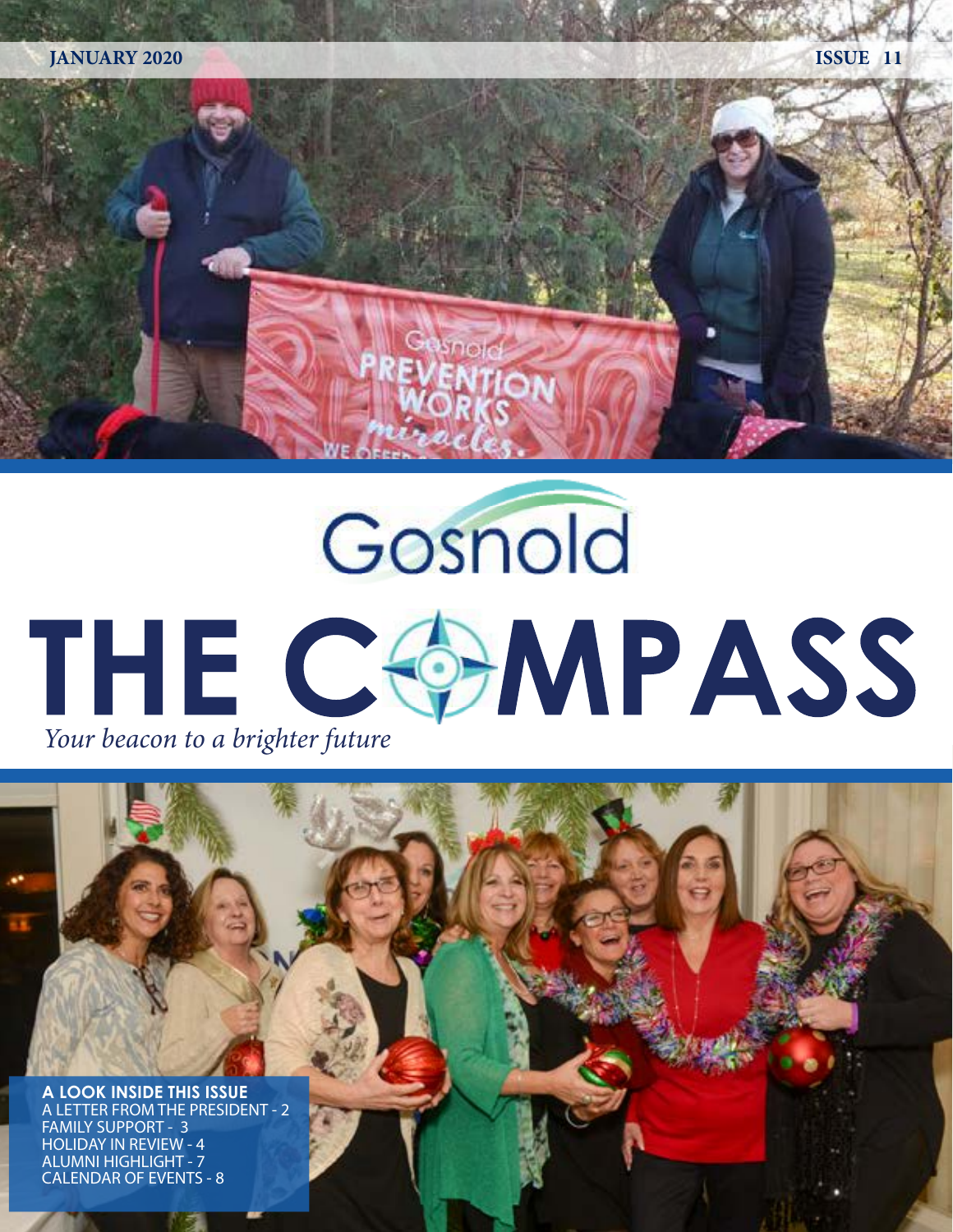#### **JANUARY 2020 ISSUE 11**

### **A LETTER FROM THE PRESIDENT**

It is with a tremendous sense of pride and optimism that I extend this personal greeting to our patients, families, friends, staff, and donors. I am immensely proud of our accomplishments thus far in FY 2020, and optimistic for continued success throughout the remainder of this year and onward. Since we started the COMPASS in 2018, we dedicate the first issue each year to Gosnold's Annual Appeal.

Consistent with this annual tradition, I am pleased to center my first message of 2020 on some of the services, innovations, and initiatives underway at Gosnold that benefit from the generosity of our benefactors. This message also gives our supporters a bit of an "inside view" of Gosnold's forthcoming Strategic Plan, which will be announced to the public later this winter.



Pictured Above: Mayor Martin J. Walsh, Keynote Speaker, Alumni Holiday Dinner; and Richard Curcuru, President & Chief Executive Officer

Gosnold's strategic aims center on five core organizational areas:

- o Expand services to more completely address the complex needs of patients with substance use disorders, mental health challenges, and co-occurring mental health and substance use disorders: our goal is to add capacity for detoxification and to open inpatient services for individuals with co-occurring disorders.
- o Strengthen our Prevention efforts through the continued development of programs, services, and supports for children and families: <u>our goal is to expand school-based services</u>, now operating in 62 schools across Southeastern Massachusetts and Cape Cod, and to open additional behavioral health services for youth and adolescents.
- o Deepen our commitment to service quality and evidence-based practice across Gosnold's full continuum of services: our goal is achieve accreditation by The Joint Commission as an inpatient Opioid Treatment Program and to invest in our staff and business operations.
- o Improve Gosnold's facilities in order to keep pace with for-profit competitors with greater profit margins and capacity for elevated facility amenities: our goal is to open a new detoxification facility or renovate our current location in Falmouth.
- o Sustain and build upon Gosnold's treatment innovations, such as the CONNECTIONS APP, Expressive Digital Imagery (EDI), Alumni programming, and more: our goal is to leverage current services and technologies to promote long-term, enduring recovery for our patients.

Yes, an ambitious strategic vision for sure!

On behalf of Gosnold's Board, Senior Leadership, and 450+ employees, I am genuinely appreciative of your support for our important mission.

Since the onset of this fiscal year in July 2019, we have raised more than \$750,000 through private and corporate fundraising, formal events, and lots of "boots on the ground" action at road races, walks, plunges, golf tournaments, and appeals. Our small fundraising team and contingency of Gosnold alumni and volunteers never stop percolating. They're always on the move striving to raise resources to support our non-profit organization.

If you have not yet joined the Gosnold Facebook community, I urge you to do so. We communicate our most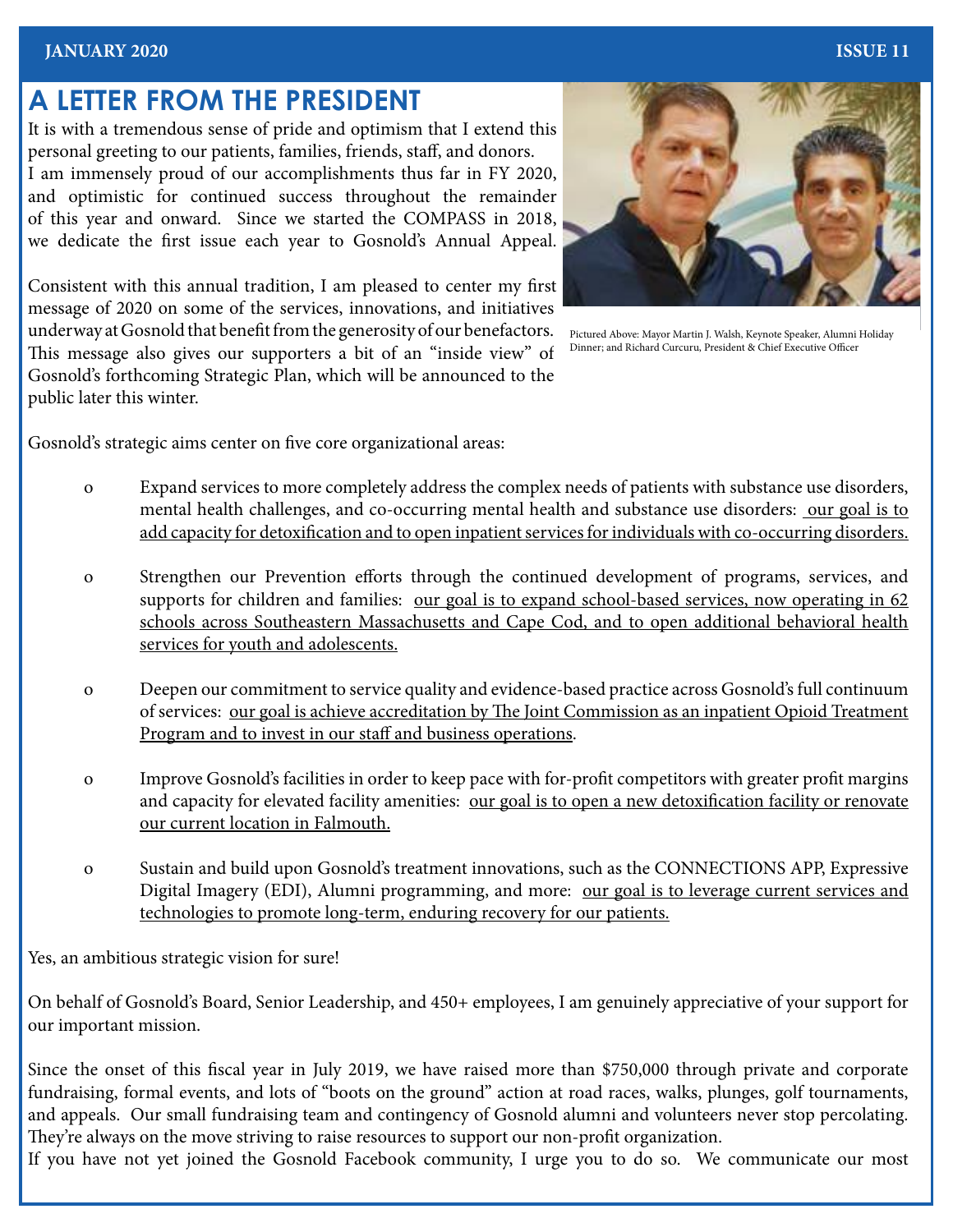up-to-date happenings on **[Facebook](http://www.facebook.com/gosnoldtreatmentcenters)** and typically highlight Gosnold staff, alumni, volunteers, and supporters hard at work at community fairs, educational forums, conferences, school assemblies and more. Their dedication knows no bounds. They bring Gosnold into the many communities we serve.

In closing, I'd like to tell you a bit more about our Annual Appeal theme: *Living Proof. Treatment Works.* We also recently highlighted a version of this theme in **[Gosnold's FY 2019 Annual Report](https://gosnold.org/ANNUAL-APPEAL/)**, distributed to the public last month.

Over the last four years I have come to well understand how Gosnold Alumni, who now serve as employees, bring Gosnold to a whole new level. Their unparalleled expertise, wisdom, compassion, and "never give up" philosophy places Gosnold at the pinnacle of our field.

In particular, our Alumni staff are *living proof* on how *treatment works*  at Gosnold. We feature some of these exceptional staff in our **[FY 2020](https://gosnold.org/ANNUAL-APPEAL/)  [Annual Appeal video](https://gosnold.org/ANNUAL-APPEAL/)**.

Gosnold Alumni Staff like:

- Rick Martin, JD, Director of Risk and Facilities Management, *celebrating 15 years in recovery;*
- Adam Gendreau, Director of Patient Access Services, *celebrating 10 years in recovery;*
- Abigail Foley, MSW, Director of Care Management Services, *celebrating 10 years in recovery;*
- Lenny Cardoza, Opioid Outreach Intervention Specialist, *celebrating 12 years in recovery;*
- Dylan Benoit, Assistant Director of Recovery Management, *celebrating 6 years in recovery;*
- Melissa Lonergan, Recovery Manager, *celebrating 12 years in recovery; and,*
- Jennifer Clarke, Recovery Manager, *celebrating 5 years in recovery.*

These staff and so many others like them are the heart of Gosnold.

I hope you enjoy this edition of COMPASS and consider giving to our Annual Appeal. Every contribution makes a difference in the lives of those we proudly serve.

Wishing you a wonderful 2020,

Richard Curcuru President & Chief Executive Officer Gosnold, Inc.



*Gosnold Family Support Group Members at the Annual Alumni Holiday Dinner.* 

## **GOSNOLD FAMILY SUPPORT GROUPS**

**Gosnold Family Support Groups meet weekly throughout the South Shore & Cape Cod to provide resources for family members and loved ones affected by substance use disorders.** 

> **MONDAY** Harwich Police Department 183 Sisson Rd., Harwich, MA 6:00PM – 7:30PM

Gosnold Nantucket 35 Old South Rd., Nantucket, MA 6:00PM – 7:30PM

TUESDAY Gosnold Counseling Center 1185 Falmouth Rd., Centerville, MA 6:00PM – 7:30PM

WEDNESDAY Gosnold Counseling Center 196 Ter Heun Dr., Falmouth, MA 6:00PM – 7:30PM

Gosnold Counseling Center 909 Sumner St., Stoughton, MA 6:00PM – 7:30PM

**SUNDAY** Scituate Senior Center 27 Brook St., Scituate, MA 11:00AM – 12:30PM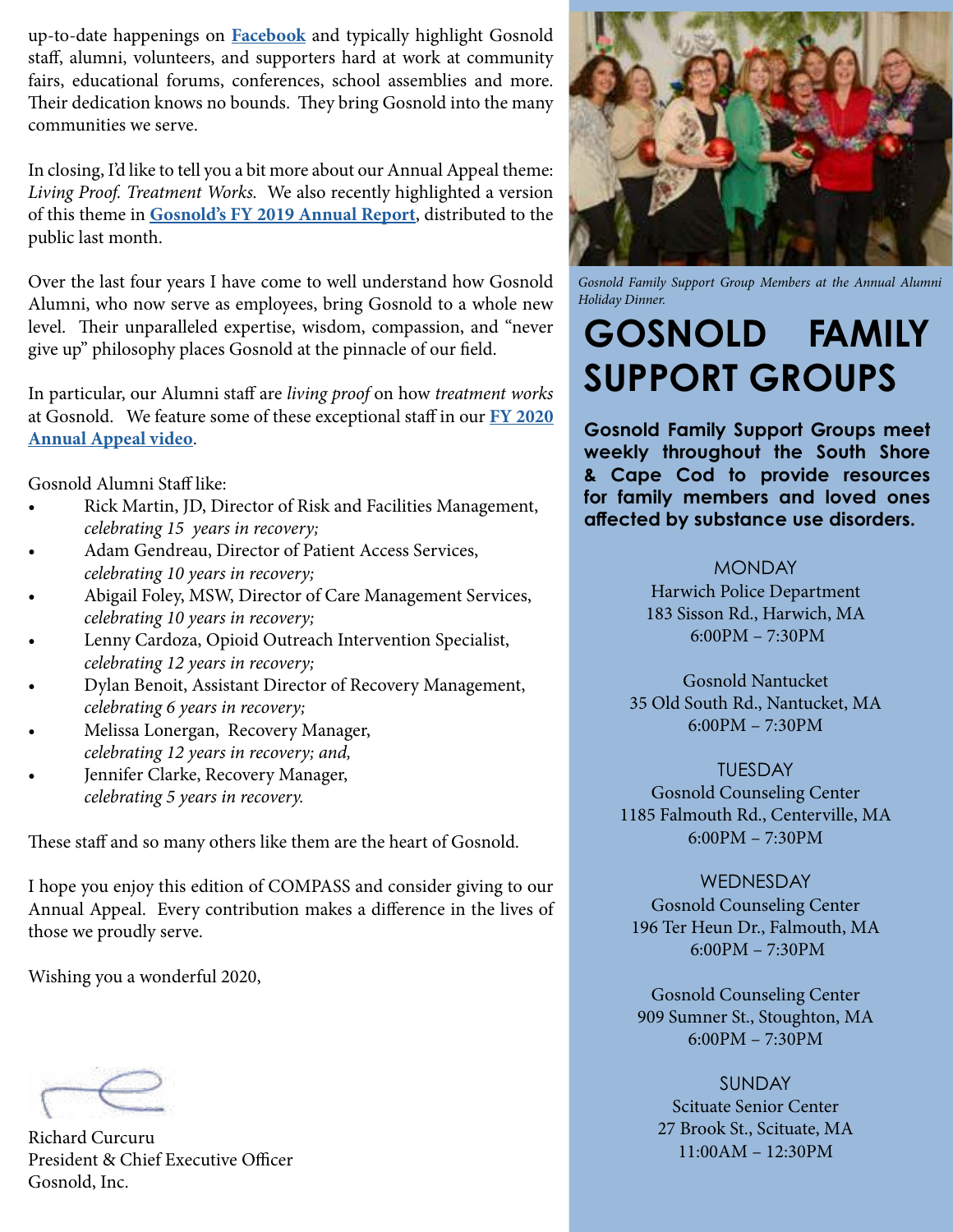## *Highlights from Gosnold's Holiday Season*

Speaker,

Alu m E.

Holiday

 $\mathcal{Z}$ 

CEO, Gosnold, Inc.; Mayor Martin J. Walsh, Cash, Cash, Cash, Cash, Cash, Cash, Cash, Cash, Cash, Cash, Cash, Cash, Cash, Cash, Cash, Cash, Cash, Cash, Cash, Cash, Cash, Cash, Cash, Cash, Cash, Cash, Cash, Cash, Cash, Cash,

Richard

istors.

Pictured Right: Susan Joslin, Mother of Gosnold Alumn Charlie Wilkerson; Norm Clarke; and, Barbara Campbell, Featured Speakers, Wilkerson Holiday Dinner

nte Chaman, Vice-Chamiman, Soart



Pictured left: Alex Clemente, Recovery Manager, Gosnold, Inc.; Martha Jaxtimer, Program Director, Gosnold's Miller House; and, Michael Corcoran, Recovery Aide, Gosnold's Miller House at the Annual Alumni Holiday Dinner.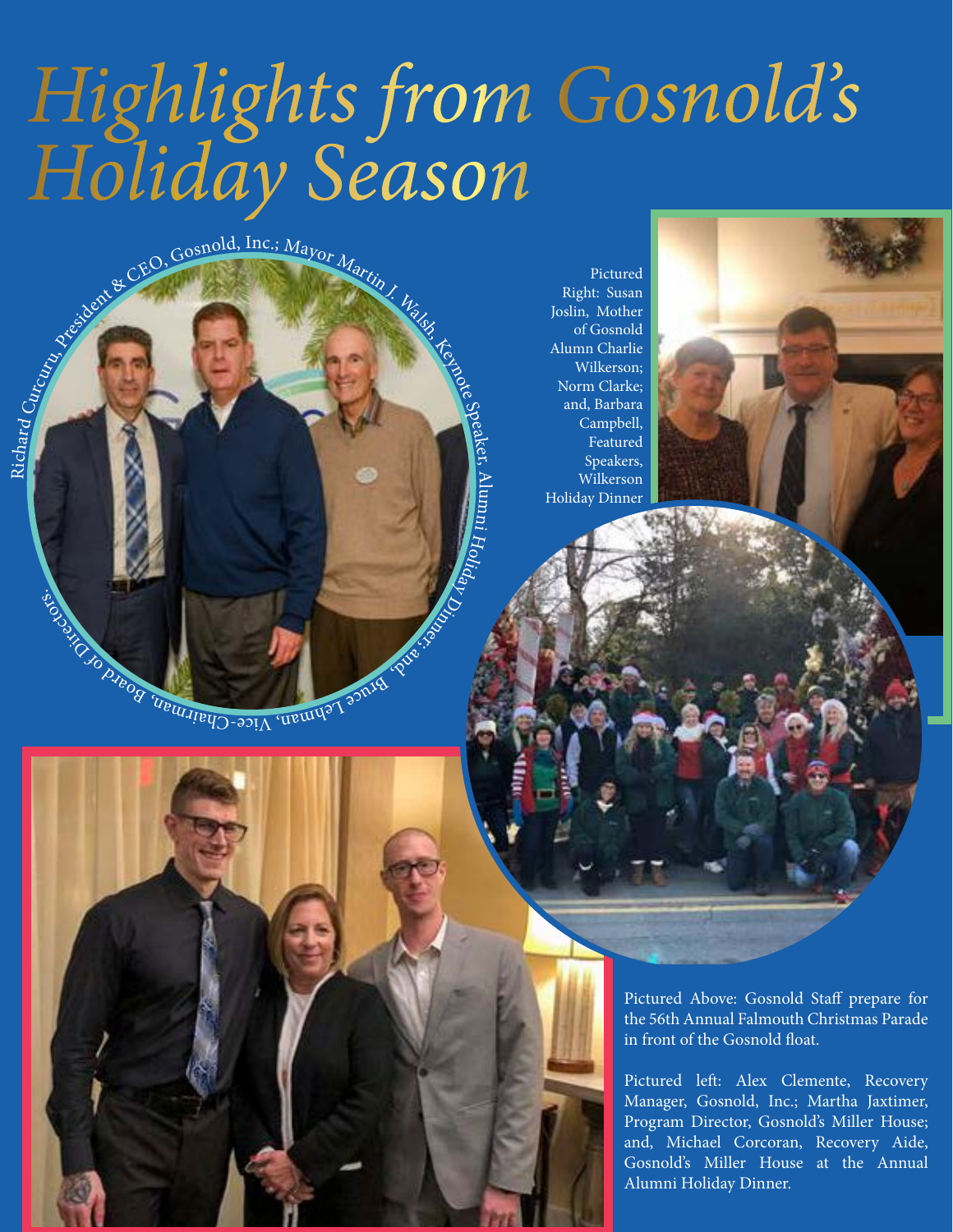

Pictured Below, to the right: Justin Campbell, Assistant Director of ED Navigation; and Abigail Foley, Director of Care Management with their canine companions ready to walk in the Falmouth Christmas Parade. Pictured Below: Parade volunteers hard at work.



Pictured Above: Paul Miskovsky, Owner, Miskovsky Landscaping; Beth Folcarelli, Chief Operating Officer, Gosnold, Inc.; Roman Miskovsky, Miskovsky Landscaping; Amanda Marcotte, Director of Marketing & Alumni Relations, Gosnold, Inc.; and, Patricia Mitrokostas, Director of Organizational Advancement & Public Relations, Gosnold, Inc. at the 56th Annual Falmouth Christmas Parade.

MAS PARA

D WIL

 $\cal B$ osnold **HONOR OF THOSE WHO FOUND<br>PEACE IN** *recevery*<br>& GOOD WILL IN *<del>dervice</del>*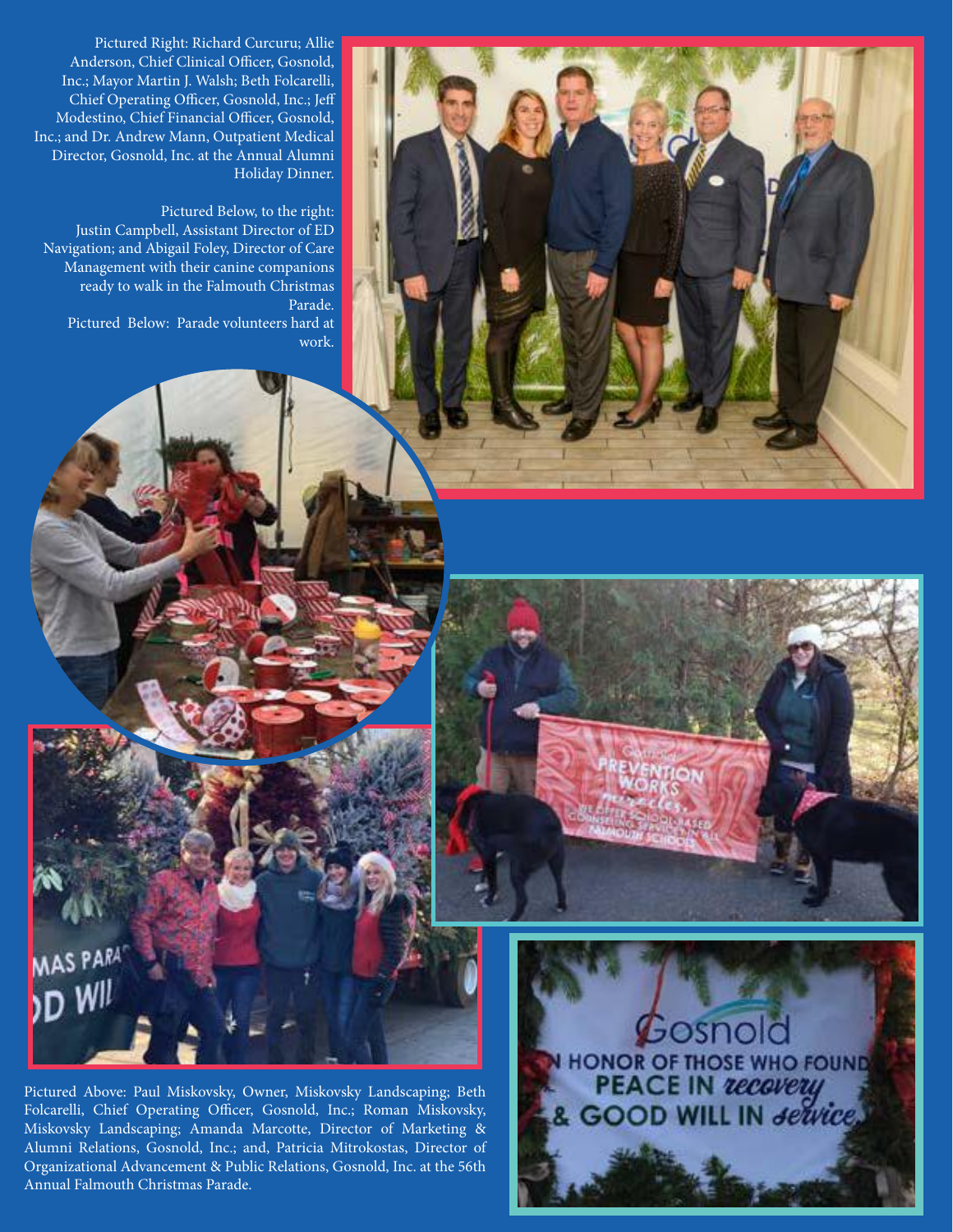

Pictured Above: Members of Gosnold's Senior Leadership Team from Left to Right, Richard Curcuru; Elizabeth Folcarelli; Allie Anderson; Lonette Rowell; and, Jeff Modestino at the Charlie Wilkerson Holiday Dinner.

Pictured Right: Gosnold Staff Betsy Costa, Cataumet Administrative Assistant, Gosnold, Inc., and Saramaria Allenby, Spiritual Care Advisor, Gosnold, Inc., in their Ugly Sweater Best.

Pictured Below: Gosnold Recovery Managers Dylan Benoit, Melissa Lonergan, Jennifer Clarke, Alex Guenther, Luke Adami, Alex Clemente, and Michael Dias attend the Annual Charlie Wilkerson 'Dinner with our Families' event.



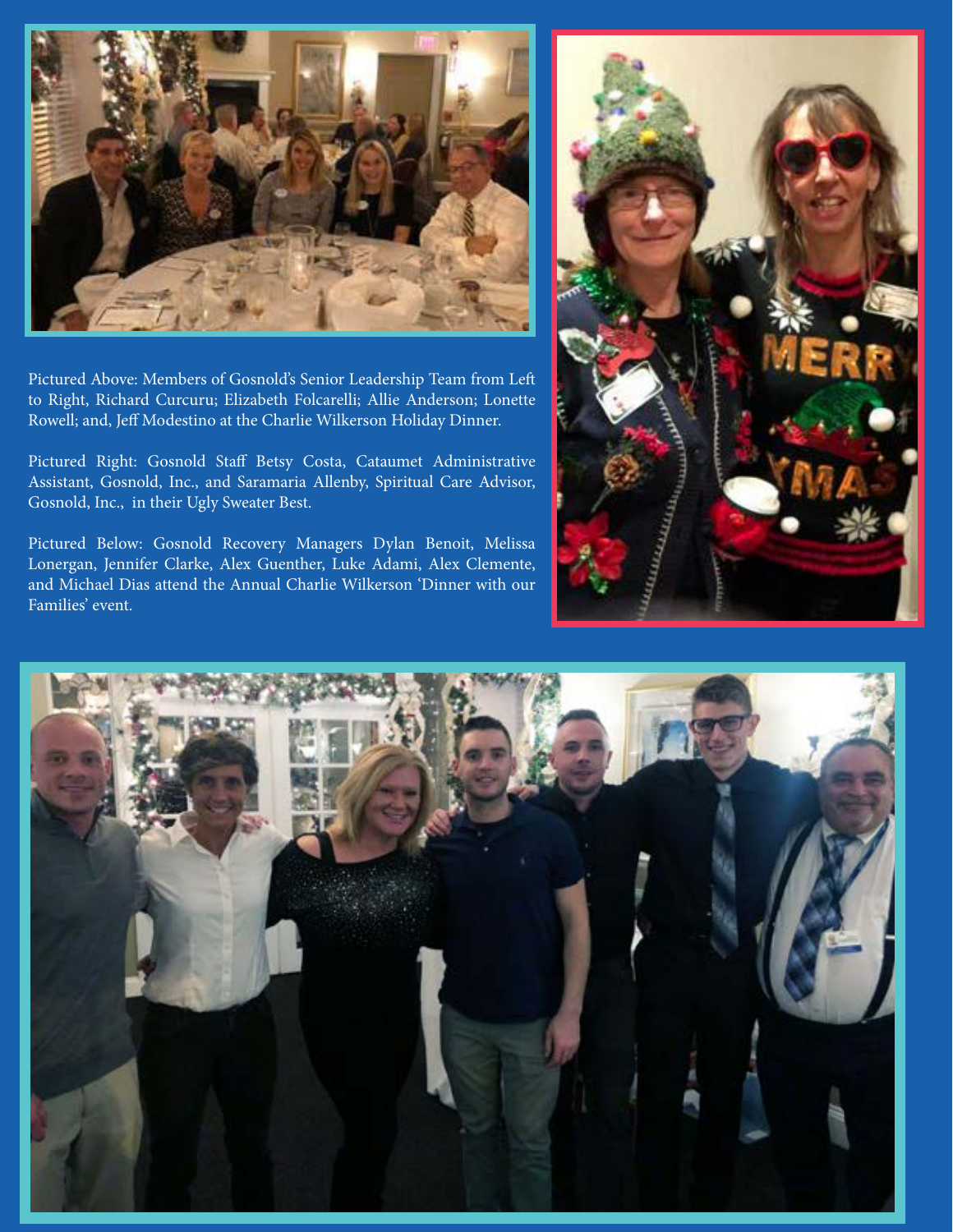## **ALUMNI VIEWPOINT**

Jennifer Clarke is a daughter, a sister, a friend, a Gosnold Recovery Manager.... and she is also a person in recovery.

Jennifer's story, featured in this year's Annual Appeal Video, sheds light on the fact that addiction can strike any family in any town, despite socioeconomic, racial, or religious backgrounds.

Jen says of her time spent in active addiction, "I felt alone, scared, and that I had let down the people who love me most - my family."

Jennifer's father, Norman Clarke, Chief of Harwich Fire Department, says of Jennifer's recovery journey, "Sometimes you have to go through a bad place to get to the good place - and today, we are in a really good place."

Jen and her father attribute that good place to her treatment received at Gosnold Treatment Center. Jen found a meaningful life full of purpose in recovery - where she gives back to other women on their recovery journey. Not only is Jen a Gosnold Alumna and a strong woman in long-term recovery, Jen also serves as one of Gosnold's Recovery Managers.



*Jennifer Clarke, pictured above with her father, Norman Clarke.*

We thank Jen for bravely sharing her personal journey to help others and support Gosnold's Annual Appeal.



#### **FREEZIN' FOR A REASON POLAR PLUNGE**

Gosnold is pleased to announce our Annual Freezin' for a Reason Polar Plunge. On Saturday, January 18th, 2020, Gosnold staff, alumni, and supporters will take the plunge into the cold Atlantic Ocean at Falmouth Heights Beach to raise awareness and financial resources to support Gosnold's Alumni Program. Please consider joining us. You may register at: www.gosnold.org/events